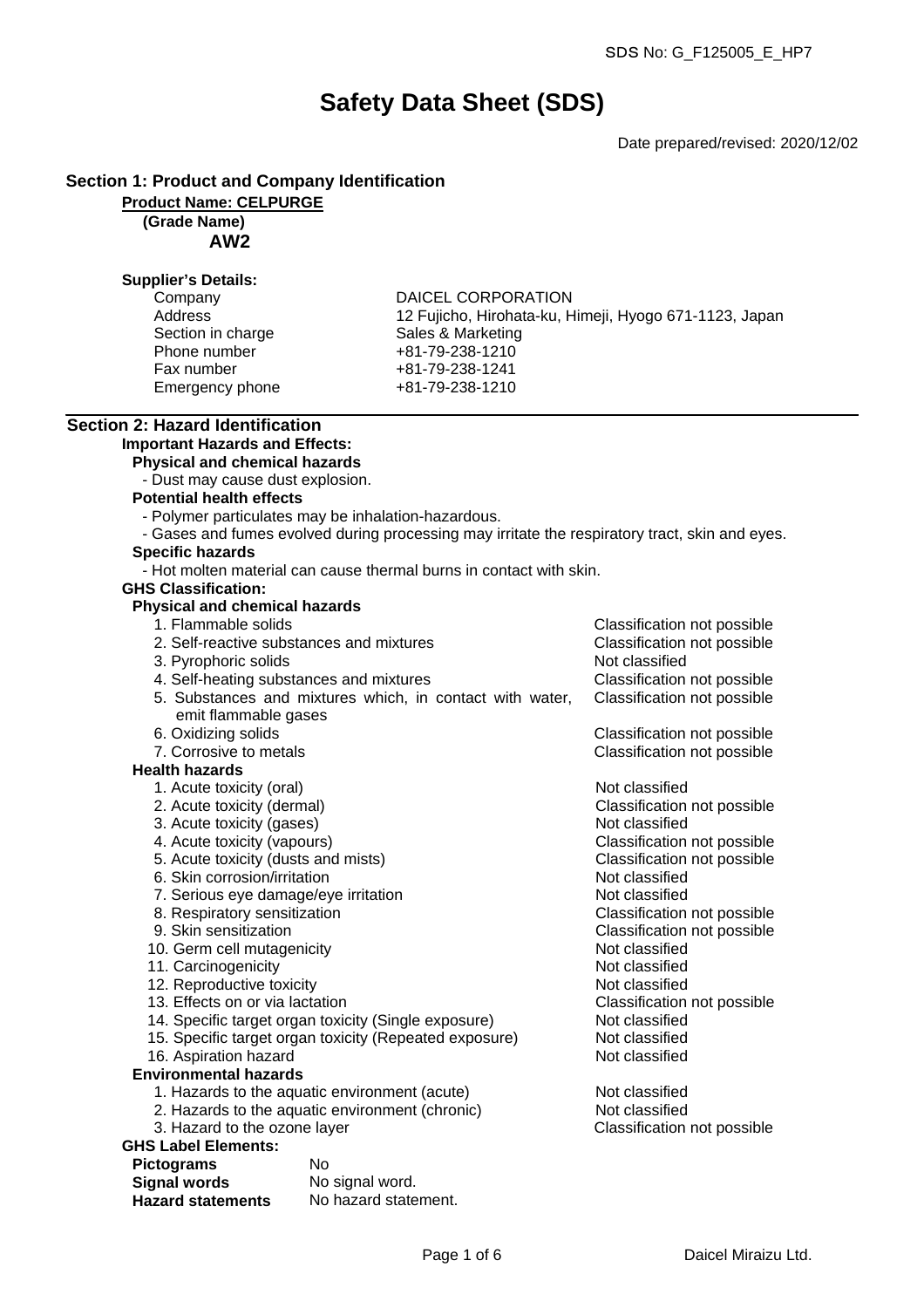#### **Precautionary statements**

Prevention

- Read the Safety Data Sheet (SDS) before handling the material. Do not handle until all safety precautions have been understood.

- Use protective gears when you handle the material.

- Provide a local ventilation system in the processing room.

- Avoid release to the environment.

- Use appropriate fire extinguisher in case of fire.

Response

- IF IN EYES: Rinse cautiously with water for several minutes. Remove contact lenses, if present and easy to do. Continue rinsing.

- If eye irritation persists: Get medical advice/attention.

- IF ON SKIN: Wash with plenty of water.

**Storage** 

- Protect from sunlight. Store away from heat, open flames and all ignition sources.

Disposal

- Dispose of contents and container should be in accordance with applicable laws and ordinances.

#### **Section 3: Composition/Information on Ingredients Substance/Mixture:** Mixture **Ingredients:**

Styrene-acrylonitrile copolymer(SAN)

Filler

Others (Trade Secret)

**Composition:**

SAN Equal to or greater than 65 mass percent Filler **Example 20** Filler **Less than 35 mass percent** Others Less than 10 mass percent

\* Trade secret as to precise ratio of ingredients.

#### **Hazardous Ingredients/Impurities, which are within the meaning of the GHS, and are present above cut-off level:**

Styrene **Less than 0.3 mass percent** Man-made mineral fiber Equal to or greater than 25 and less than 35 mass percent

#### **Published Reference No. of Gazette (Japan):**

SAN:6-126 **CAS No:**

SAN:9003-54-7

#### **Section 4: First-Aid Measures**

#### **Inhalation:**

If inhaled a volume of vapors or gases of the hot molten material, remove victim to fresh air and keep at rest. Get medical attention in case having coughs, breathing or other difficulties.

#### **Skin Contact:**

Wash with water. Get medical attention in case of suffering from eczema. If contacted with condensates of gases evolved from the hot molten material, wash thoroughly with soapy water. If contact with the hot molten material, cool in clean water and get medical attention.

#### **Eye Contact:**

Rinse eyes with plenty of water immediately. Rubbing eyes may cause irritation or injure the cornea. Remove contact lenses, if present and easy to do. Get medical attention in case of any abnormalities.

#### **Ingestion:**

No acute toxicity if swallowed. If large amount swallowed, get medical attention.

#### **Section 5: Fire-Fighting Measures**

#### **Extinguishing Media:**

Water, carbon dioxide, dry chemical, foam

#### **Specific Hazards arising from the Chemical:**

The material may produce intense heat, dense black smoke, toxic fumes of gases containing carbon dioxide, carbon monoxide and nitrogen/phosphorus/halogen compounds on combustion.

#### **Special Protective Actions for Fire-Fighters:**

Fire-fighters should be equipped with self-contained breathing apparatus and wear proper protective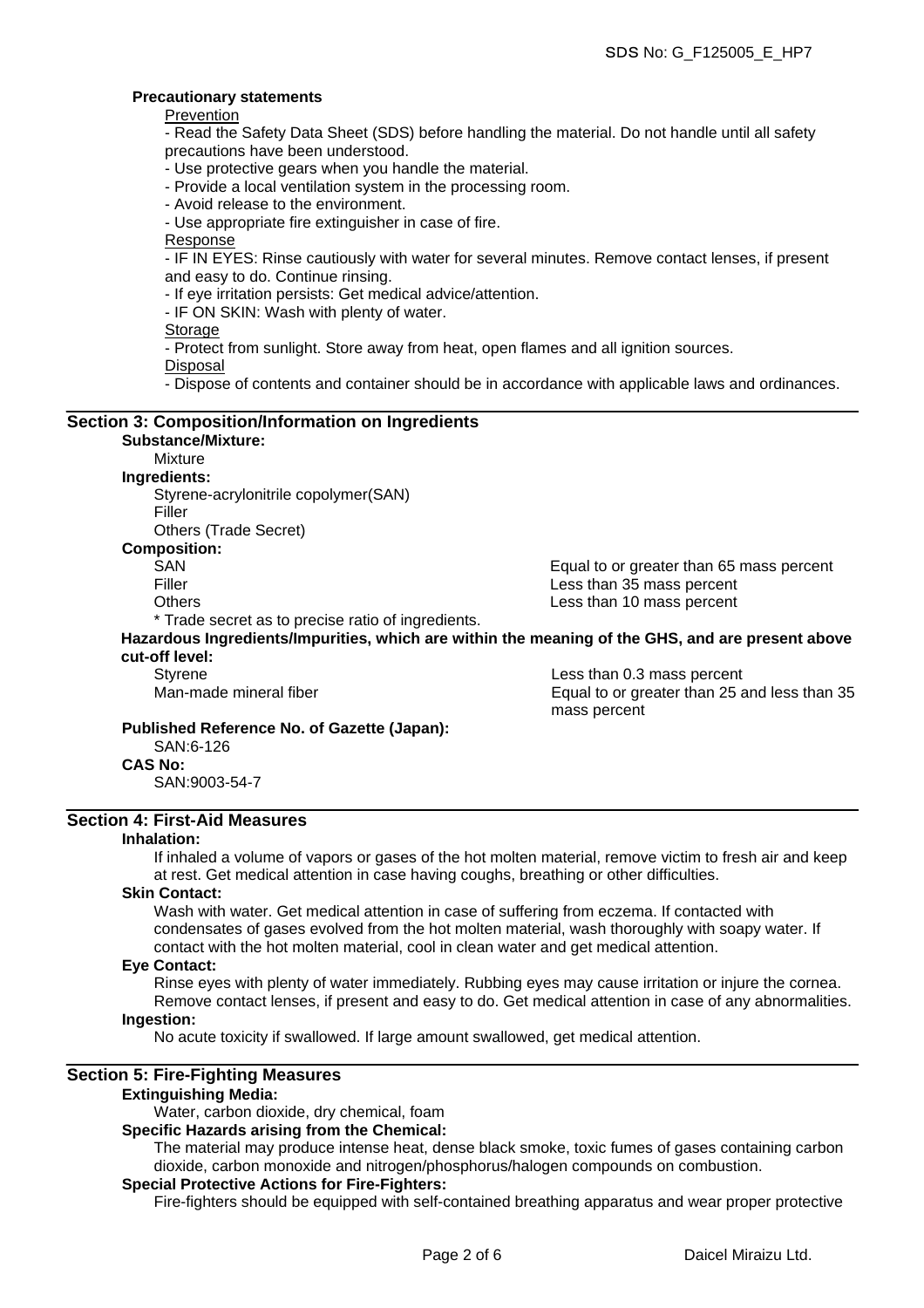equipment (helmet with face shield, bunker coats, gloves and rubber boots).

#### **Section 6: Accidental Release Measures**

**Personal Precaution, Protective Equipment and Emergency Procedures:**

Spilled material may cause slippage. Collect and dispose them with proper protective gears on if spilled.

#### **Environmental Precautions:**

Spills and releases of the material might cause environmental pollution. Immediate and full recovery should be done if accidentally spilled or released.

#### **Methods and Materials for Containment and Cleaning Up:**

Shovel and sweep up spills and releases, or use industrial vacuum cleaner. Put them into container for disposal.

#### **Second Accident Prevention Measure:**

Eliminate heat, open flames and all ignition sources nearby.

#### **Section 7: Handling and Storage**

#### **Handling:**

#### **Technical measure**

- Wear protective gears to avoid burn on molding process.
- Wear protective gears to avoid contact in eyes or on skin, and to avoid inhalation, whenever gases,
- fumes or dusts are generated on handling or processing. Local ventilation may be recommended. **Hygienic measure**
- Gases and fumes evolved during processing may irritate the respiratory tract and skin, large amount of them might cause nausea and headache in certain people. Avoid inhalation.
- Do not bend head/hands to the nozzle/dies during processing. The hot molten materials may be splashed due to evaporation of absorbed moisture. Installation of splash prevention cover to the processing machines is recommended. Pay attention especially at around the higher limit of the temperature range. The higher the temperature is, the readilier the material splash occurs.

#### **Precautions for safe handling**

- Molten material under high temperature may decompose and produce hazardous gases and may ignite at worst when left in air uncooled, so cool it down (for example, in water) immediately.
- Molten material inside the heating unit (for example, heating barrel of injection machine) under high temperature may produce hazardous gases when left for a time, so be careful.
- Dust emerged from cutting, sanding, grinding or other mechanical processing may cause dust explosion with static discharge or electrical sparks. Keep work places clean to avoid accumulation.

#### **Storage:**

#### **Conditions for safe storage**

- Protect from sunlight. Keep away from heat, open flames and all ignition sources. Take precautionary measures against static discharge. Protect from water and moisture. Avoid overload to prevent collapse of cargos.

#### **Specific designs for vessels**

- No information is available.

#### **Section 8: Exposure Controls/Personal Protection**

#### **Control Concentration:**

Not established.

#### **Tolerable Concentration:**

Not established. The figures shown below can be used for reference.

Japan Association of Industrial Health (2014) Class 3 dust

|                     | TWA            | respirable                              | $2 \text{ mg/m}^3$   |
|---------------------|----------------|-----------------------------------------|----------------------|
|                     | TWA            | total                                   | $8 \text{ mg/m}^3$   |
| <b>ACGIH (2012)</b> |                | PNOS (Particle Not Otherwise Specified) |                      |
|                     | TLV-TWA        | respirable                              | $3 \text{ mg/m}^3$   |
|                     | <b>TLV-TWA</b> | total                                   | 10 mg/m <sup>3</sup> |

#### **Engineering Measure:**

Gases and fumes may be evolved during processing at high temperature, therefore, installation of local ventilation is recommended.

#### **Respiratory Protection:**

Dust respirator should be worn in mechanical processing or sanding of moldings that may cause dust. In high gases/fumes concentration area, a chemical cartridge respirator (for organic chemicals) should be worn.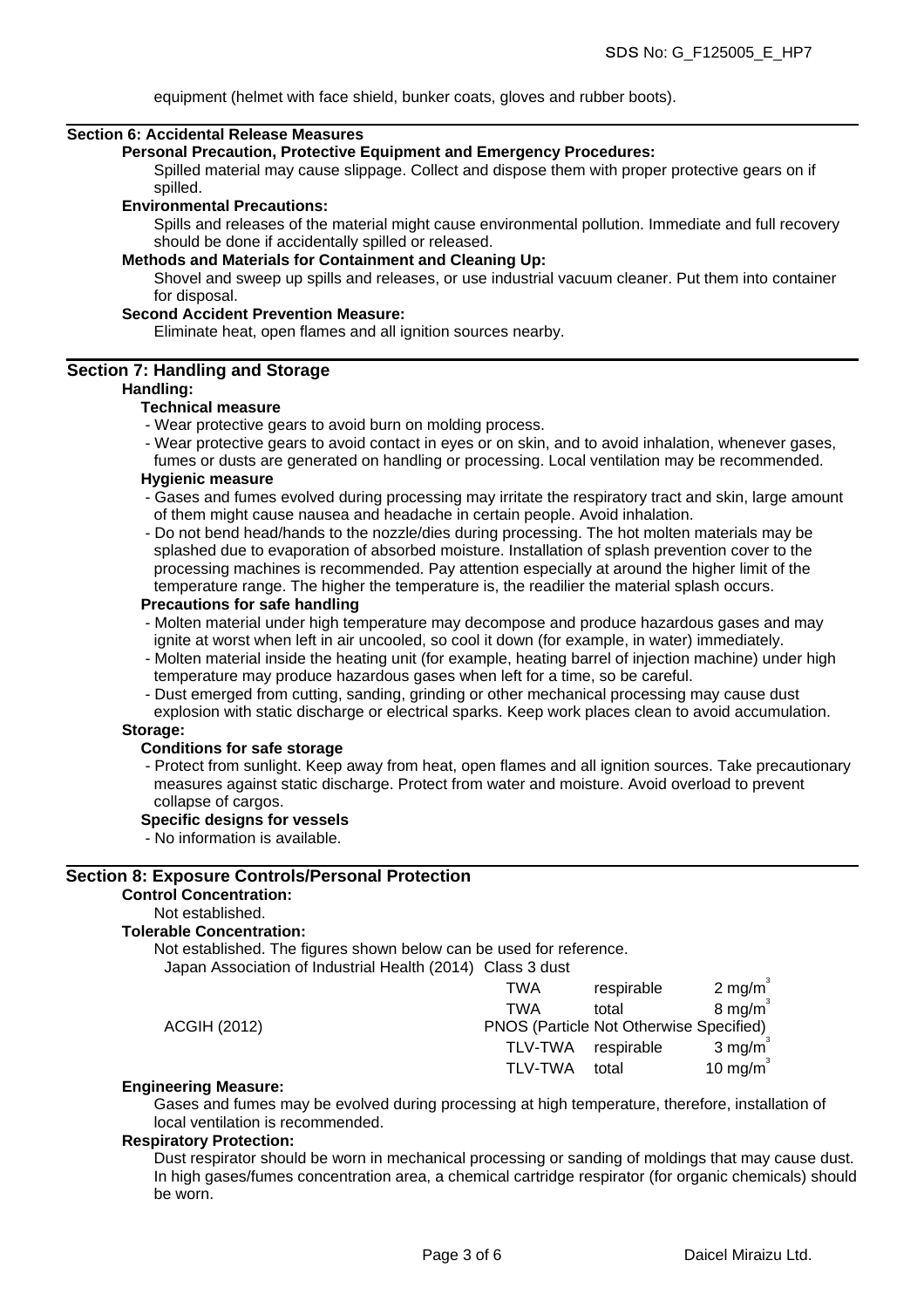#### **Hand Protection:**

Use adiabatic gloves in handling molten material.

## **Eye Protection:**

Use protective goggles in operations that may cause dust.

#### **Skin and Body Protection:**

Wear clothes with long sleeves in handling hot molten material.

| <b>Section 9: Physical and Chemical Properties</b>   |                                                                  |
|------------------------------------------------------|------------------------------------------------------------------|
| <b>Physical State:</b>                               | Solid in granular shape                                          |
| Colour:                                              | Indefinite (the colour differs depening on the colour<br>number) |
| Odour:                                               | Odourless (normal temperature)                                   |
| <b>Melting Point/Freezing Point:</b>                 | Shows no definite melting point.                                 |
| <b>Flammability:</b>                                 | May catch fire                                                   |
| <b>Upper/Lower Flammability or Explosive Limits:</b> | No information                                                   |
| <b>Flash Point:</b>                                  | No information                                                   |
| <b>Auto-Ignition Temperature:</b>                    | No information                                                   |
| Solubility:                                          | Insoluble in water                                               |
| <b>Vapour Pressure:</b>                              | No information                                                   |
| <b>Relative Density:</b>                             | Approx.1.3                                                       |
| <b>Particle Characteristics:</b>                     | Polymer particles might form explosive gas mixture               |

## **Section 10: Stability and Reactivity**

#### **Reactivity:**

The material does not react with water. **Chemical Stability:** Stable in normal storage and handling. **Possibility of Hazardous Reactions:**

#### No information

**Conditions to Avoid:**

Handling and storage near heat, open flames and all ignition sources. Storage under sunlight. **Incompatible Materials:**

None

#### **Hazardous Decomposition Products:**

The material may produce dense black smoke, toxic fumes of gases containing carbon dioxide, carbon monoxide and nitrogen/phosphorus/halogen compounds on combustion.

#### **Section 11: Toxicological Information**

| <b>Acute Toxicity (Oral):</b>                                                       |
|-------------------------------------------------------------------------------------|
| No data available                                                                   |
| <b>Acute Toxicity (Dermal):</b>                                                     |
| No data available                                                                   |
| <b>Acute Toxicity (Gases):</b>                                                      |
| No data available                                                                   |
| <b>Acute Toxicity (Vapours):</b>                                                    |
| No data available                                                                   |
| <b>Acute Toxicity (Dusts and Mists):</b>                                            |
| No data available                                                                   |
| <b>Skin Corrosion/Irritation:</b>                                                   |
| No data available (Gases/fumes evolved during drying/processing may be irritative.) |
| <b>Serious Eye Damage/Eye Irritation:</b>                                           |
| No data available (Gases/fumes evolved during drying/processing may be irritative.) |
| <b>Respiratory Sensitization:</b>                                                   |
| No data available                                                                   |
| <b>Skin Sensitization:</b>                                                          |
| No data available                                                                   |
| <b>Germ Cell Mutagenicity:</b>                                                      |
| No data available                                                                   |
| Carcinogenicity:                                                                    |
| No data available                                                                   |
| <b>Reproductive Toxicity:</b>                                                       |
| No data available                                                                   |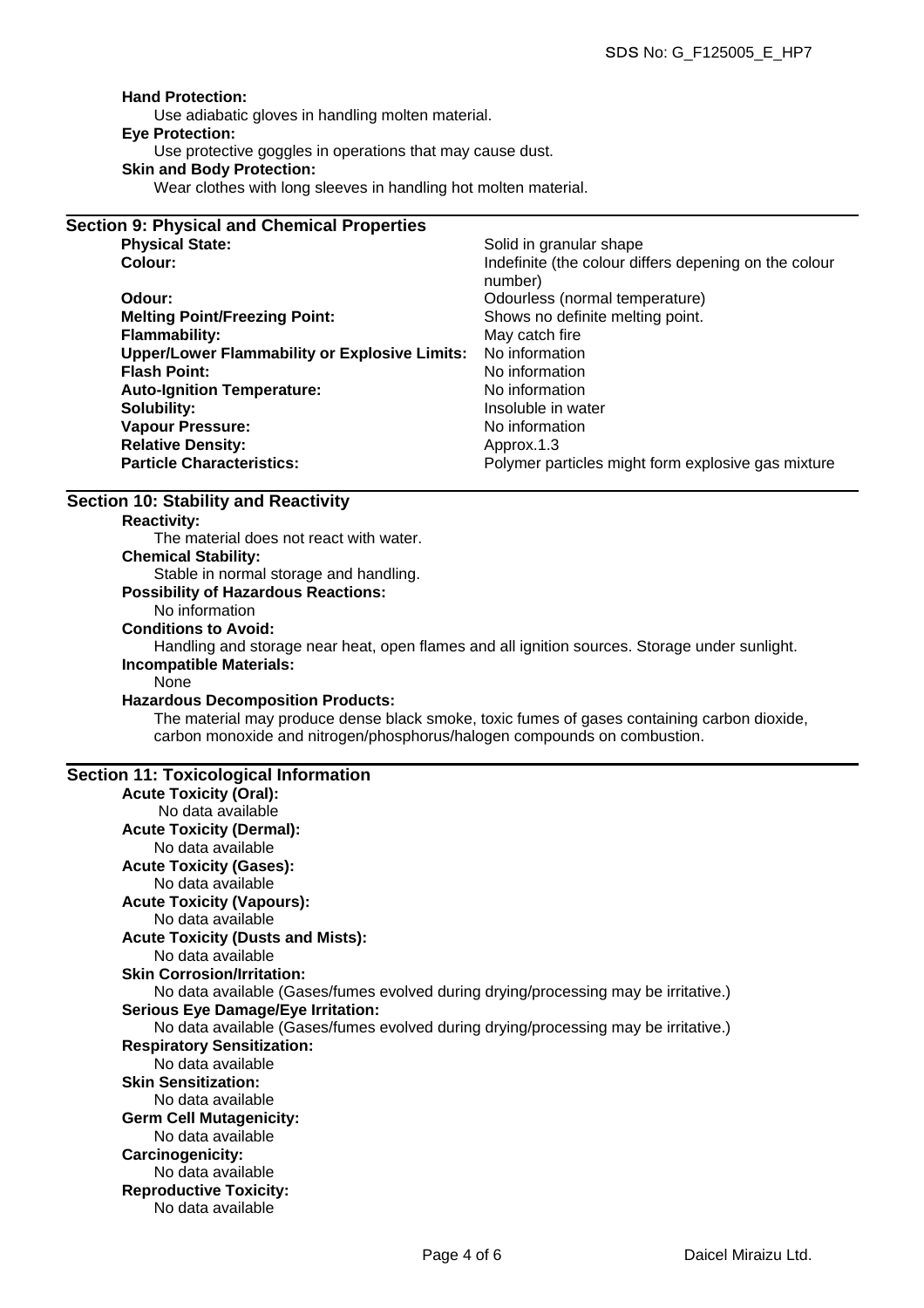**Effects on or via Lactation:** No data available **Specific Target Organ Toxicity (Single Exposure):** No data available **Specific Target Organ Toxicity (Repeated Exposure):** No data available **Aspiration Hazard:** No data available

#### **Section 12: Ecological Information**

#### **Toxicity:**

No data available **Persistence and Degradability:** No data available **Bioaccumulative Potential:** No data available **Mobility in Soil:** No data available **Hazard to the ozone layer:** No data available

#### **Other adverse effects:**

Never be abandoned or dumped in any ocean or water area in order to prevent marine animals and birds from ingesting.

#### **Section 13: Disposal Consideration**

Dispose of the material and its container should be in accordance with applicable laws and ordinances.

#### **Section 14: Transport Information**

The material is not classified as dangerous/hazardous substance/mixture under any international transport regulations by road, rail, sea or air.

| <b>UN Number:</b>                 |  |  |
|-----------------------------------|--|--|
| <b>UN Proper Shipping Name:</b>   |  |  |
| <b>UN Transport Hazard Class:</b> |  |  |
| <b>UN Packing Group:</b>          |  |  |
| <b>Environmental Hazards:</b>     |  |  |
|                                   |  |  |

**Not classified Not classified Not classified Not classified** Not classified as marine pollutant substance/mixture according to the IMDG Code.

#### **Special Precautions for users:**

- Secure the containers firmly to prevent collapse of cargos.

- Avoid wetting or rough handling to prevent the containers from damage.
- Spilled material may cause a slipping hazard, therefore, collect them immediately if spilled.

## **Section 15: Regulatory Information**

## **Domestic Regulation(Japan):**

## **The Fire Defense Law**

- Designated as Flammables (3,000kg or above in storage).

**Poisonous and Deleterious Substances Control Law**

- Not designated as poisonous nor deleterious substances.

#### **Pollutant Release and Transfer Register (PRTR Law)**

- The material(s) does not contain any relevant substances.

## **Industrial Safety and Health Law (Article 57-2)**

- The products contain the following chemical substances subjected to notification. Styrene (No.323)

Man-made mineral fiber (No.314)

## **Wastes Disposal and Public Cleaning Law**

- Industrial Waste (Waste Plastics)

## **Foreign Exchange and Foreign Trade Law**

- Goods relevant to row 16 of appended Table 1 of Export Trade Control Order.

#### **International Regulation:**

The material is not subject to the Montreal Protocol on Substances that Deplete the Ozone Layer, the Stockholm Convention on Persistent Organic Pollutants nor the Rotterdam Convention on the Prior Informed Consent Procedure for Certain Hazardous Chemicals and Pesticides in International Trade.